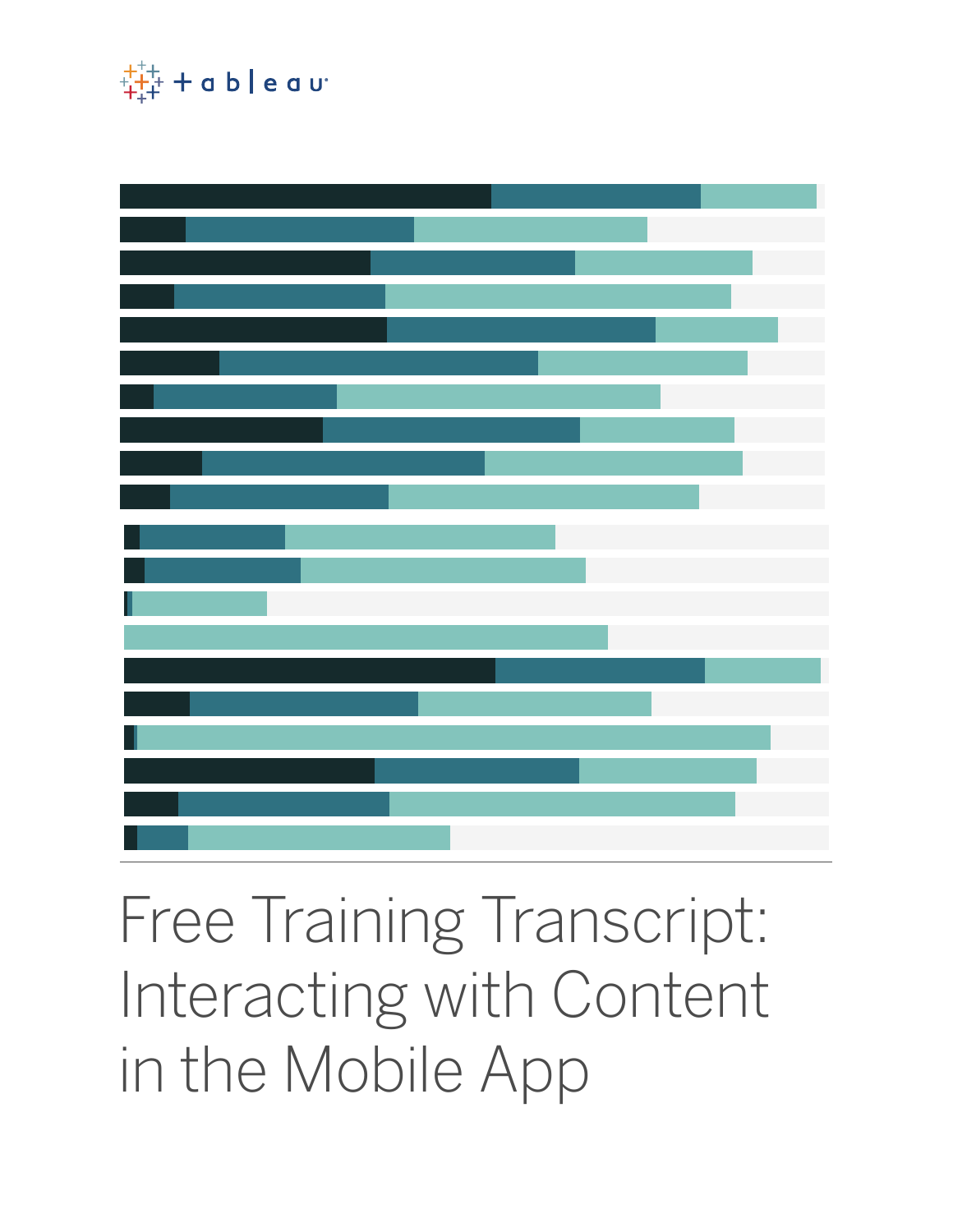Welcome to this Tableau Mobile video. Tableau Mobile is the best way to interact with your data anywhere. For information on navigating the app, please check out the preceding video. To follow along, you'll need access to a Tableau Online or Tableau Server site as well as the mobile app.

You've found that data you needed – now what? How we interact with a viz will vary based on the type of content we're looking at.

## Working with Marks

For a simple interaction, tap on a mark to select it. This will highlight the mark and bring up a tooltip with more information. And we can clear the selection. To select a group of marks, tap and hold to drag the rectangular selector to include the desired marks. A view can be reverted to its original state by using the revert icon at the top.

Many views and dashboards include filters. Tap a filter to bring it up in a larger format and select the desired filter option. Filters can be cleared by touching the clear filter icon at the top. Tap outside the filter to close it.

## Sheets and Workbooks

Let's back out to the All area for a moment and filter to workbooks only. Tapping on a workbook will either bring up a tabbed view, if it was published to show sheets as tabs, or tap this chart icon, here in the upper right corner, to show a list of the available sheets in that workbook. If this icon is greyed out, you're on a view, not a workbook.

#### Maps

On a map, there are several map-specific options. Swipe out with two fingers to zoom in, pinch to zoom out. To pan, two-finger tap and drag the map. We can also search geographically.

If we want to select a group of marks, we can tap to get the map toolbar, and choose our preferred method of selection, such as radial select or lasso, then tap and drag to set that selection. To go back to pan and zoom, tap to open the toolbar menu and select the pan icon. To go back to the original orientation of the map, use the home icon in the toolbar.